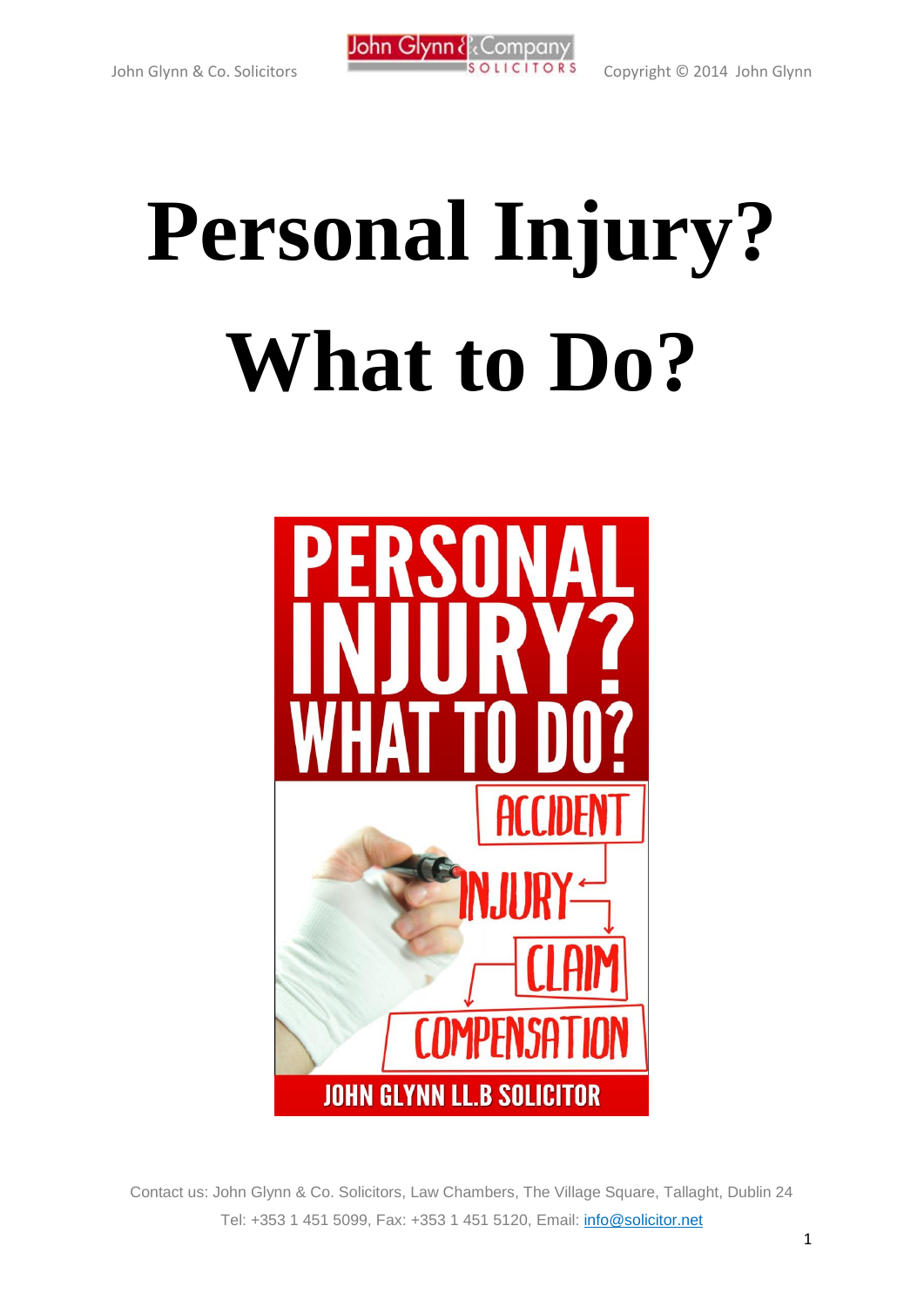

## If you have been involved in **a road traffic accident, an accident at work** or **an accident in a public place, you may be liable for a compensation!**

Every personal injury case is different and the best approach is to discuss it with your solicitor who will advise if you have a valid case.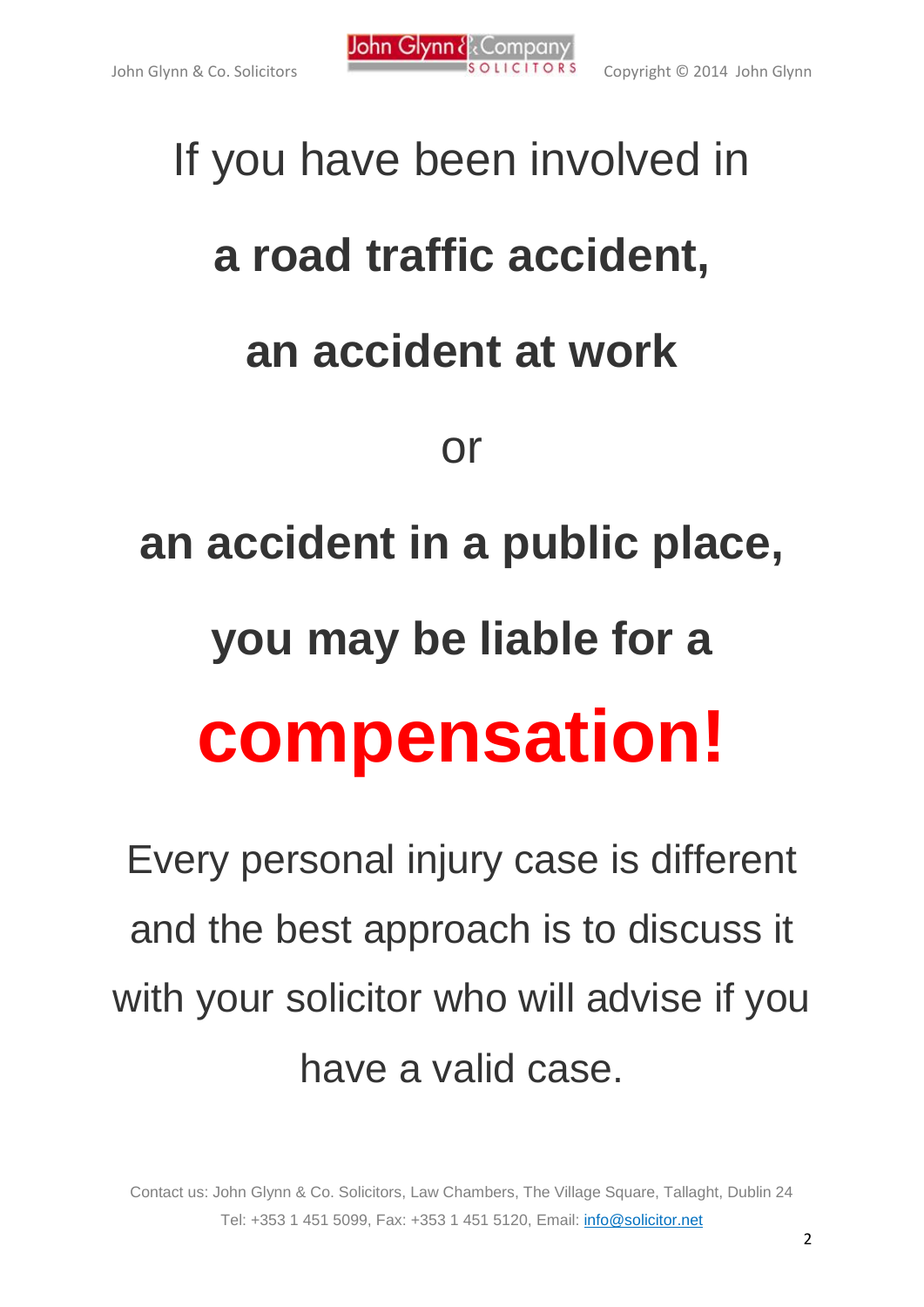

### **Motor Accident**

Where there is a road traffic accident in which there are no obvious injuries at the time, telephoning the Gardai and informing them of this will more often than not result in the Gardai indicating that they will not call out to the scene since there is a general policy by the Gardai to let the drivers sort the matter out themselves. Where of course there is serious injury and an ambulance is called, the Gardai will nearly always attend and may caution one or both drivers and in due course they will take statements from various people involved in the accident and forward these to the DPP to decide whether or not a prosecution will result.



The following is intended as a brief outline of the DOs and DON'Ts and as a general guide when you have been involved in a road traffic accident.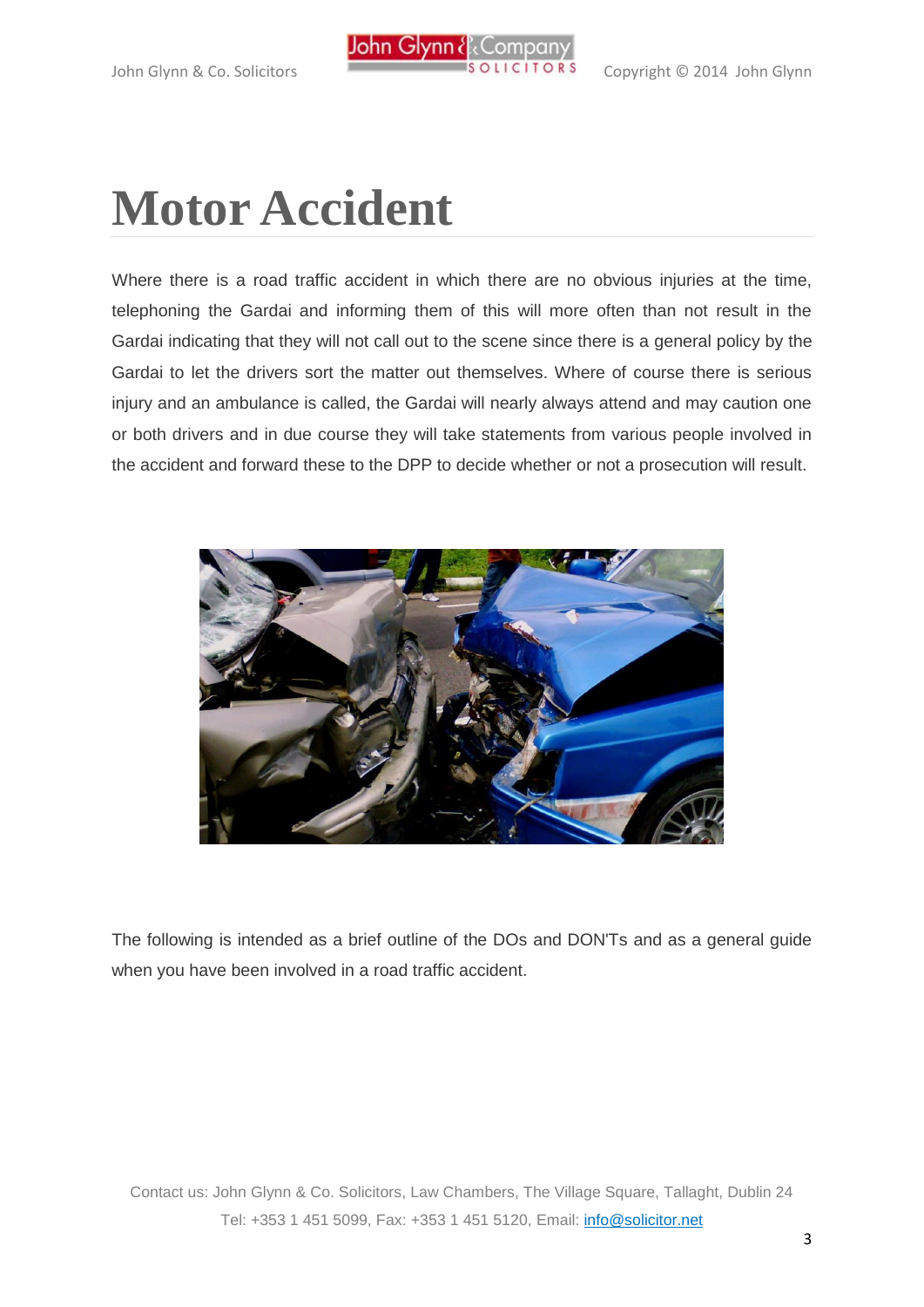

#### *DO* **Get the registration number of the other vehicle**.

This is perhaps the most important piece of information that is required. People have often taken insurance details from the other driver only to discover that the insurance was faulty or that there was not in fact any insurance on the vehicle at the time. This may mean that your solicitor will become involved with the Motor Insurers Bureau of Ireland who deal with uninsured drivers and for them the most important piece of information is generally the registration number, since it can assist them in completing their investigations with greater speed.

**Take insurance details** which can be readily obtained from the disc on the screen. Each driver should exchange insurance details with the other.

**Wherever and whenever possible behave politely but be firm in the determination to take information from the other driver**. People are very often shocked following an accident and may take insufficient or false information from the other driver.

*DO* **Report the accident to the Gardai. Where the Gardai do not attend at the scene of the accident, go to the nearest Garda station and ask the Garda at the station to take details of the accident.**

This will be important at a later date if the third party denies that the accident occurred or if he is uninsured. There is a book in each Garda station which records details of road traffic accidents and you should get the Garda to take down details in your presence. Simply give your own details i.e. name, address, registration of car and insurance details and where possible the same details concerning the other driver.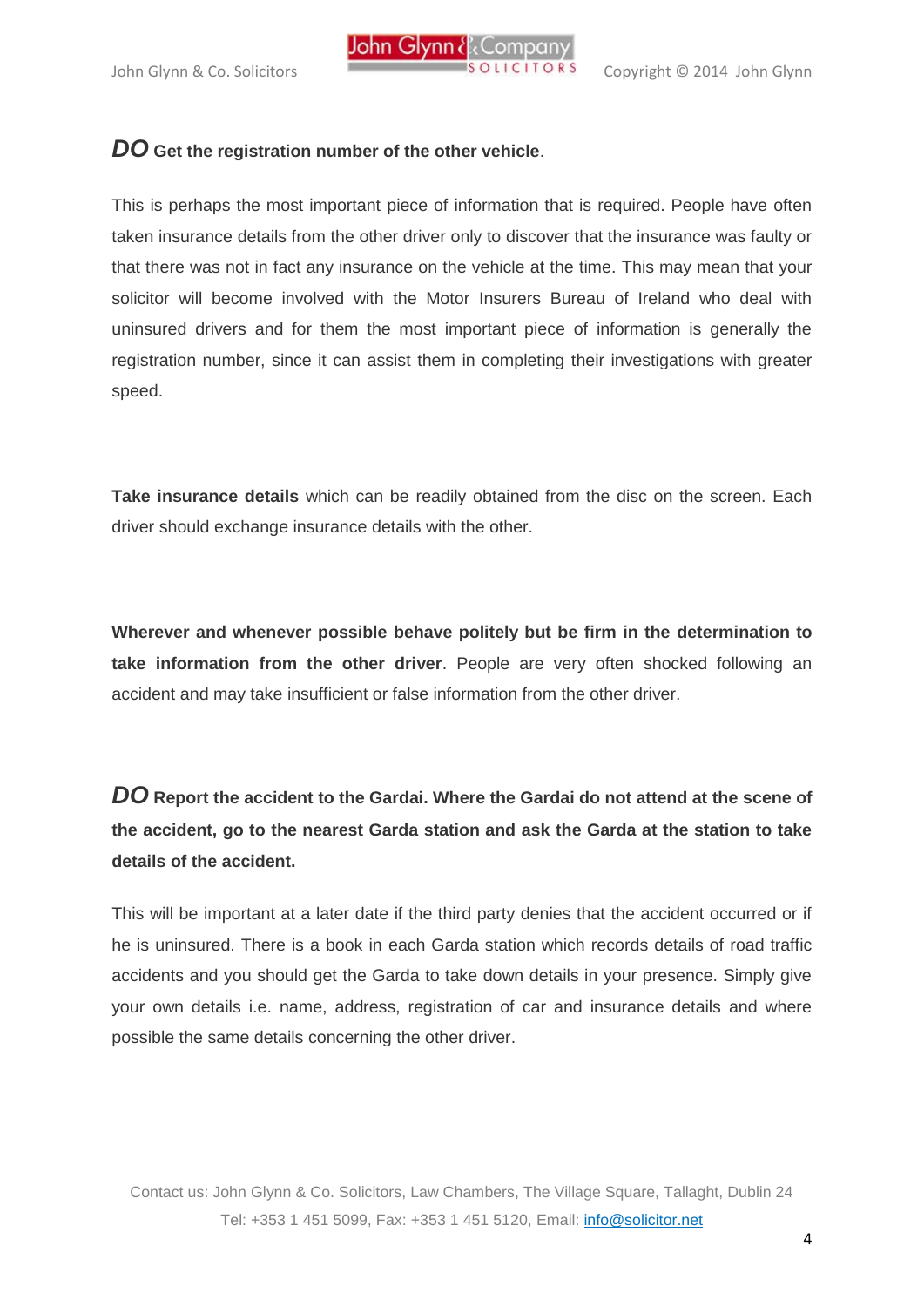

#### *DO* **Go to your doctor as soon as possible and have as possible and have a checkup even where your injury is minor.**

One of the questions which will be asked in connection with a claim is when you first attended with you doctor or at a hospital.

If, therefore, you feel that it is not necessary to go to a doctor and that the injury may go away, it is essential that you simply attend with your general practitioner and inform him of your injury, even if you have no intention of bringing a claim. The doctor will then have a record of the initial attendance and complaint in the event that subsequently the injury becomes more serious and it is necessary to bring a claim.

#### *DON'T* **admit liability at the scene of the accident.**

Many people will be surprised to learn that it is actually very often a condition of their insurance policy not to admit liability following an accident. This can be pointed out to the other party since it is in his/her interest that your policy is not invalidated. Even where one is blatantly at fault one should politely assist the other driver (particularly where the other party has been injured) and then exchange particulars and indicate to the other driver that you are going to report the matter to your insurance company. Time and time again we receive examples of drivers admitting liability at the scene of the accident and then denying it subsequently. Whereas if one admits liability at the scene of the accident it is not conclusive that one is going to be held to blame subsequently. Nevertheless, it is better for all sides concerned that liability should not be admitted at the accident scene. If the Gardai are called to the scene of the accident and you are asked to explain what happened, simply explain what happened to the Garda.

#### *DON'T* **leave the scene of the accident until particulars have been exchanged**.

If one encounters an irate driver who is insisting that the cars remain in their position following the accident until the Gardai arrive, one should be cautious here and ascertain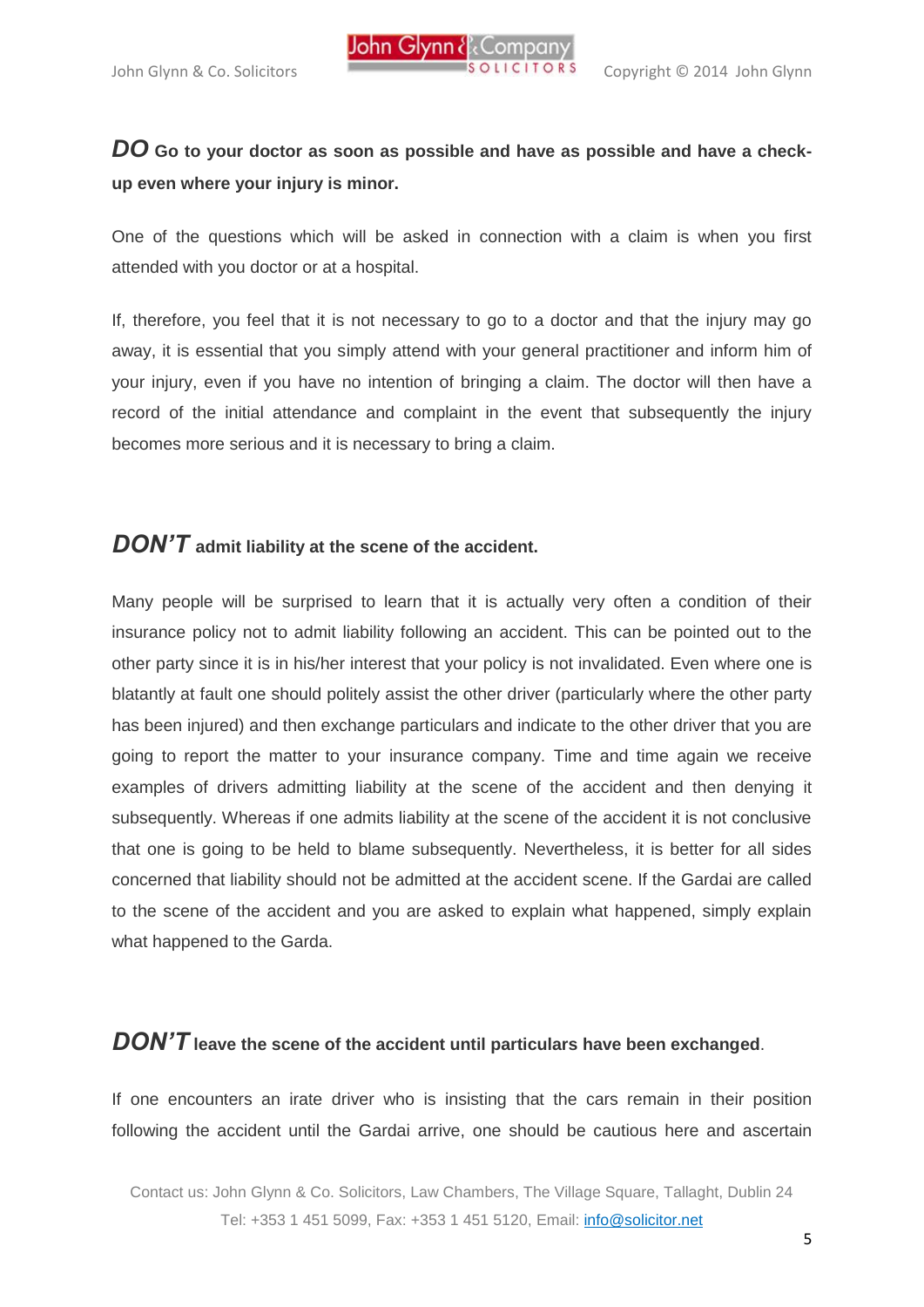

whether or not the Gardai are going to come to the scene. If they are not, firmly and politely state to the other driver that you have fulfilled your obligations and that you are reporting the matter to the Gardai yourself. If there is an injury and the Gardai are being called you should remain at the scene of the accident until the Gardai arrive.

#### *DON'T* **take literally what the other driver states to you at the scene of the accident.**

Very often, for example, liability will be admitted, but in due course the other driver may change his story and this can complicate matters. If a party does admit liability then you should get him to do so in writing. Furthermore, if the other party states that he is going to return to the scene of the accident, don't necessarily believe him since he may change his mind once he has left the accident location. To be on the safe side, make sure that all details are exchanged before anyone leaves the scene.

#### **SUMMARY**

In the majority of accidents where there are no injuries, or only minor injuries, and where the Gardai do not concern themselves with attending at the scene of the accident, you should be sure to at least get the registration number of the other car and bring this information to your solicitor. In addition, your solicitor will find the following information helpful:

- The full name and address of the driver.
- The full name and address of the owner, if different from above.
- The name and address of the insurance company involved with details of policy number.
- The expiry date of the policy.

**If you would like to talk to us about a personal injury claim in Ireland, please don't hesitate to contact John Glynn & Co Solicitors on Freephone number 1800661234 or [REQUEST AN IMMEDIATE CALLBACK.](http://www.solicitor.net/)**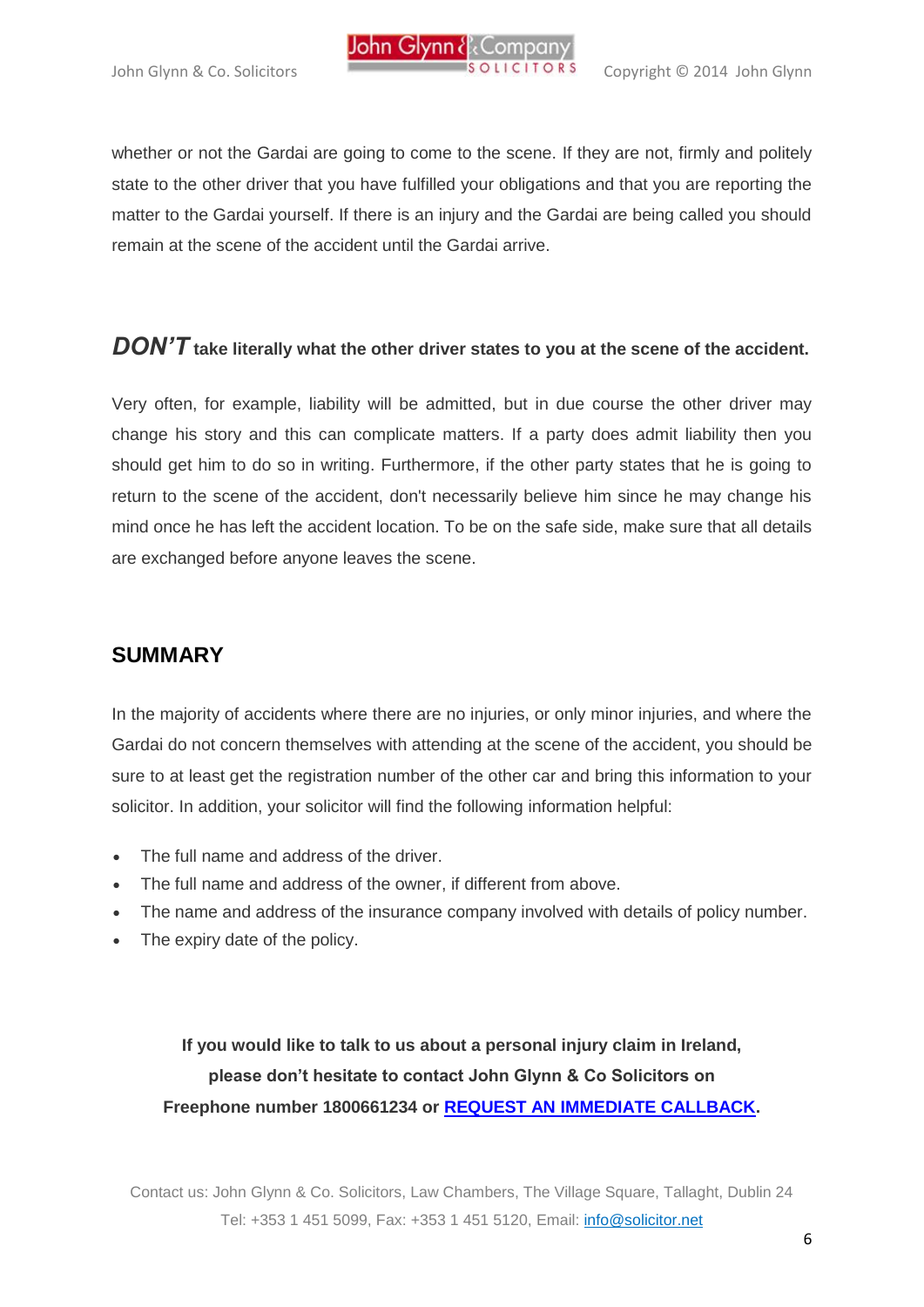

## **Accidents at Work**

The following is a short list of the DOs and DON'Ts concerning a work accident in Ireland. The employer in Ireland has a particular duty towards his employee. He is, by law, obliged to provide a safe place of work, a safe system of work and employees are supposed to be correctly trained. In the real world, however, particularly in view of the large degree of unemployment, work places are often unsatisfactory, but this of itself may not be sufficient for one to succeed in a claim against one's employer. Certain judges may take the view that an employer is only supposed to do what is reasonable in the circumstances in providing employment.



#### *DO* **Always report accidents at work to one's employer or to the supervisor or to somebody in authority.**

If there is no record of the accident having been reported, this will initially cast doubt on the claim in the eyes of the employer.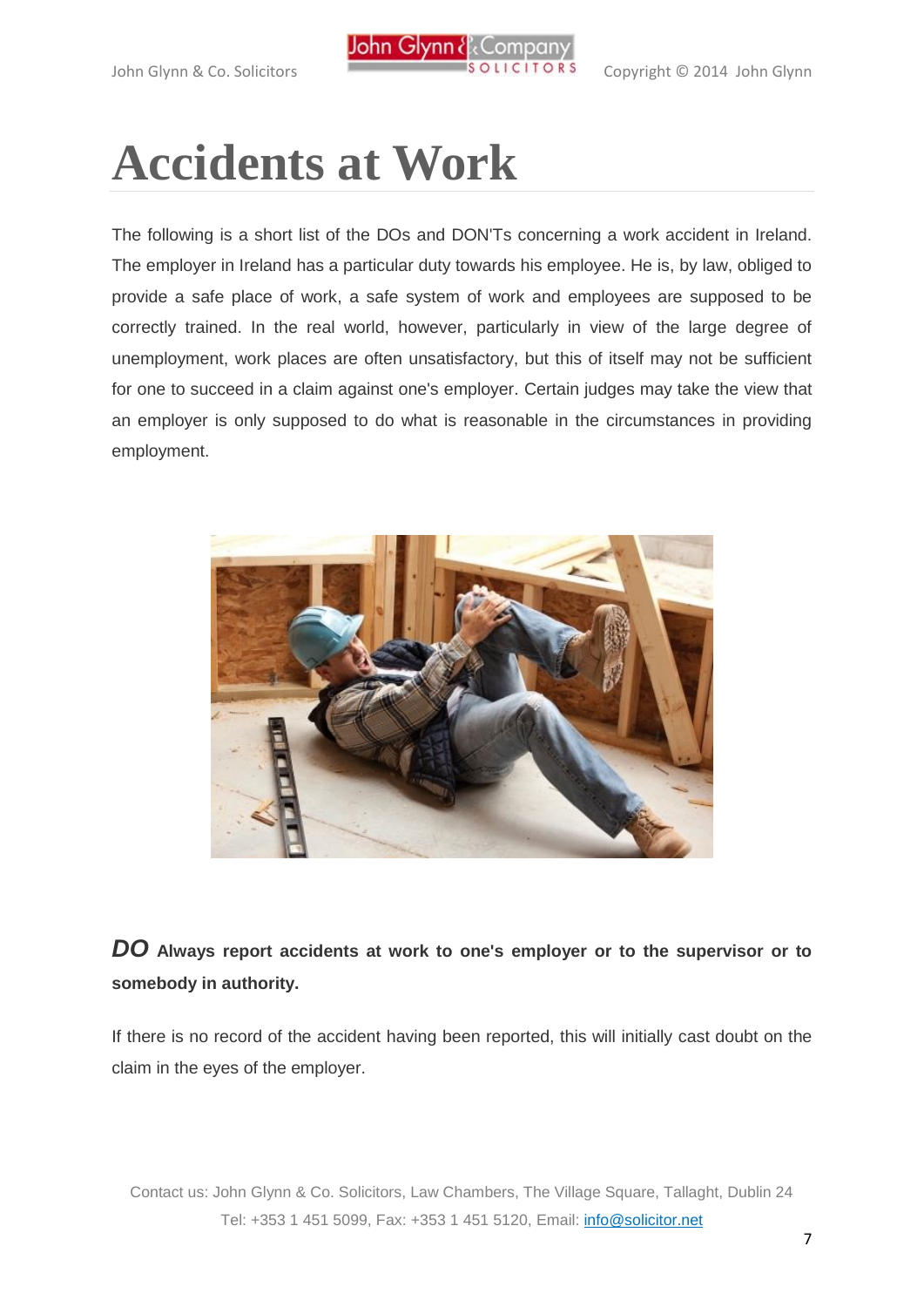

#### *DO* **Go to a doctor or to hospital if this is deemed necessary.**

One of the questions which will be asked in connection with a claim is when you first attended with you doctor or at a hospital.

If, therefore, you feel that it is not necessary to go to a doctor and that the injury may go away, it is essential that you simply attend with your general practitioner and inform him of your injury, even if you have no intention of bringing a claim. The doctor will then have a record of the initial attendance and complaint in the event that subsequently the injury becomes more serious and it is necessary to bring a claim.

#### *DO* **Remember that there is no obligation on an employer to pay the employee whilst the employee is out of work.**

This is one of the most misunderstood areas of the employer/employee relationship. Many companies will have particular insurance arrangements whereby an employee is paid whilst out sick. This is not, however, an obligation on the employer. If one is out of work, the employee must seek social welfare benefit. On the other hand, you will normally at a later stage be claiming for your loss of earnings from your employer because you are holding your employer responsible for your injuries. The verified loss of earnings will be recovered when ascertained at the conclusion of your case.

#### *DON'T* **sign an admission of liability or other document which holds you responsible for the accident.**

This is often very difficult where an employee is pressurised to sign a statement and does not wish to jeopardise his job. Nevertheless, wherever possible one should politely decline to sign such a document. It is worthy of note that if one does sign a statement in relation to ones accident it may subsequently be disregarded at the Hearing of your claim and it is not necessarily, in itself, deemed an admission of liability as far as the claim is concerned.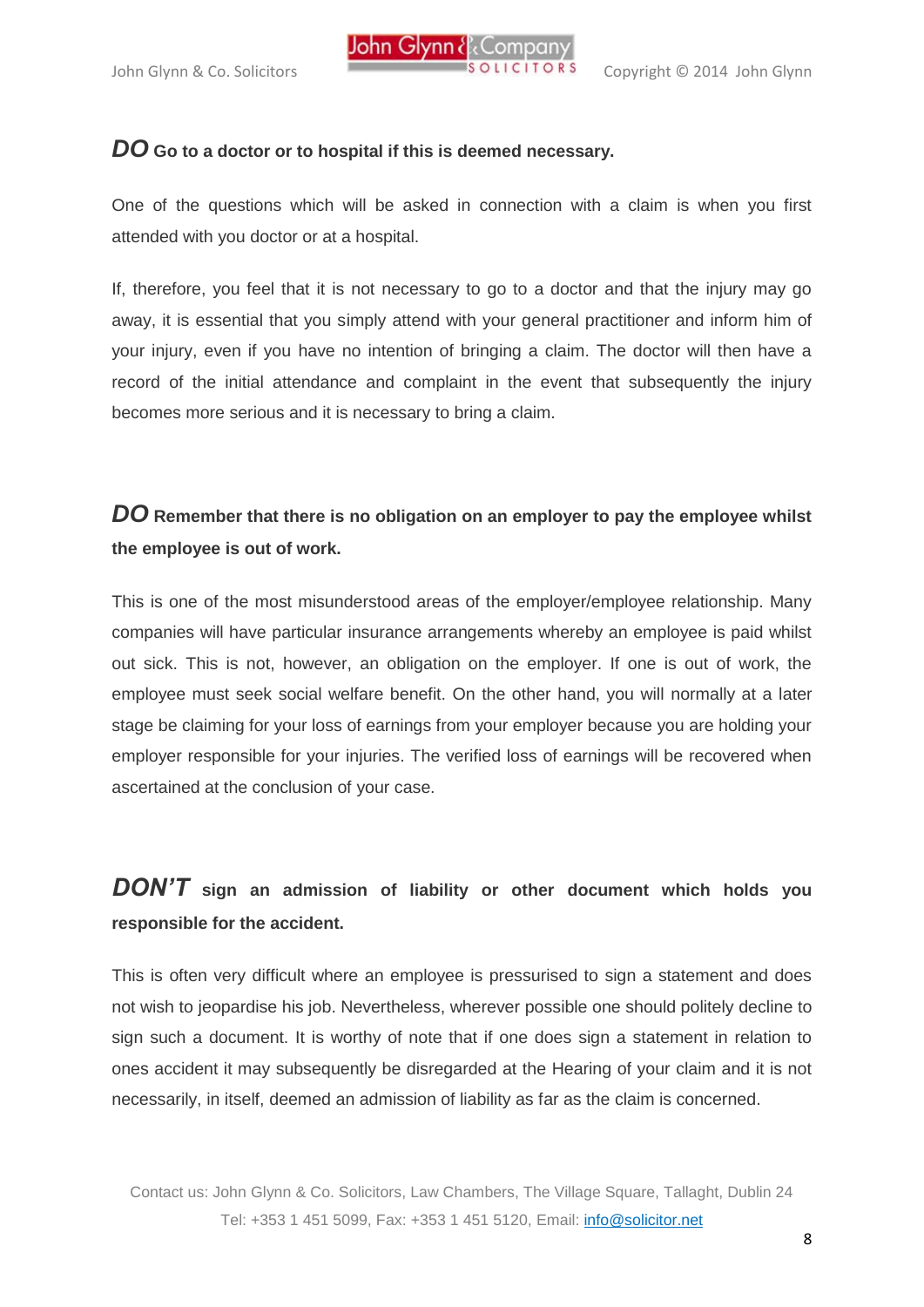

#### *DON'T* **forget that insurance cover is very expensive in the Republic of Ireland in relation to employer's liability claims.**

This means that very often there is an excess on the policy. In other words, the employer will have to pay a given amount, for example, the first €5,000 in any claim. This may well mean that the employer has significant influence and interest in the outcome of the case.

*DON'T* **forget that although the employee may have a cause of action against the employer for negligence which resulted in personal injury, this does not mean that the employer can necessarily dismiss the employee simply because a claim is being brought.**

If the employer tries to dismiss the employee on these grounds then the employee will have a separate action in the Labour Court for wrongful dismissal. Such an action on the part of the employee is quite separate to the action for personal injuries. Normally, however, no employer would risk an unfair dismissal action by letting an employee go following an accident. If there is a genuine accident at work, the employer realises that the employee is entitled to be compensated and that's why insurance was arranged in the first place. An employer may, however, be entitled to dismiss an employee for different reasons (nothing to do with the action for personal injuries) and the employee's rights in these circumstances will depend on, amongst other things, whether proper warnings were given and whether the employee has worked with the company for a sufficiently lengthy period of time (normally twelve months) to acquire statutory rights. Naturally, we would be pleased to advise on rights of this nature separately from personal injuries action, if so required.

**If you would like to talk to us about a personal injury claim in Ireland, please don't hesitate to contact John Glynn & Co Solicitors on Freephone number 1800661234 or [REQUEST AN IMMEDIATE CALLBACK.](http://www.solicitor.net/)**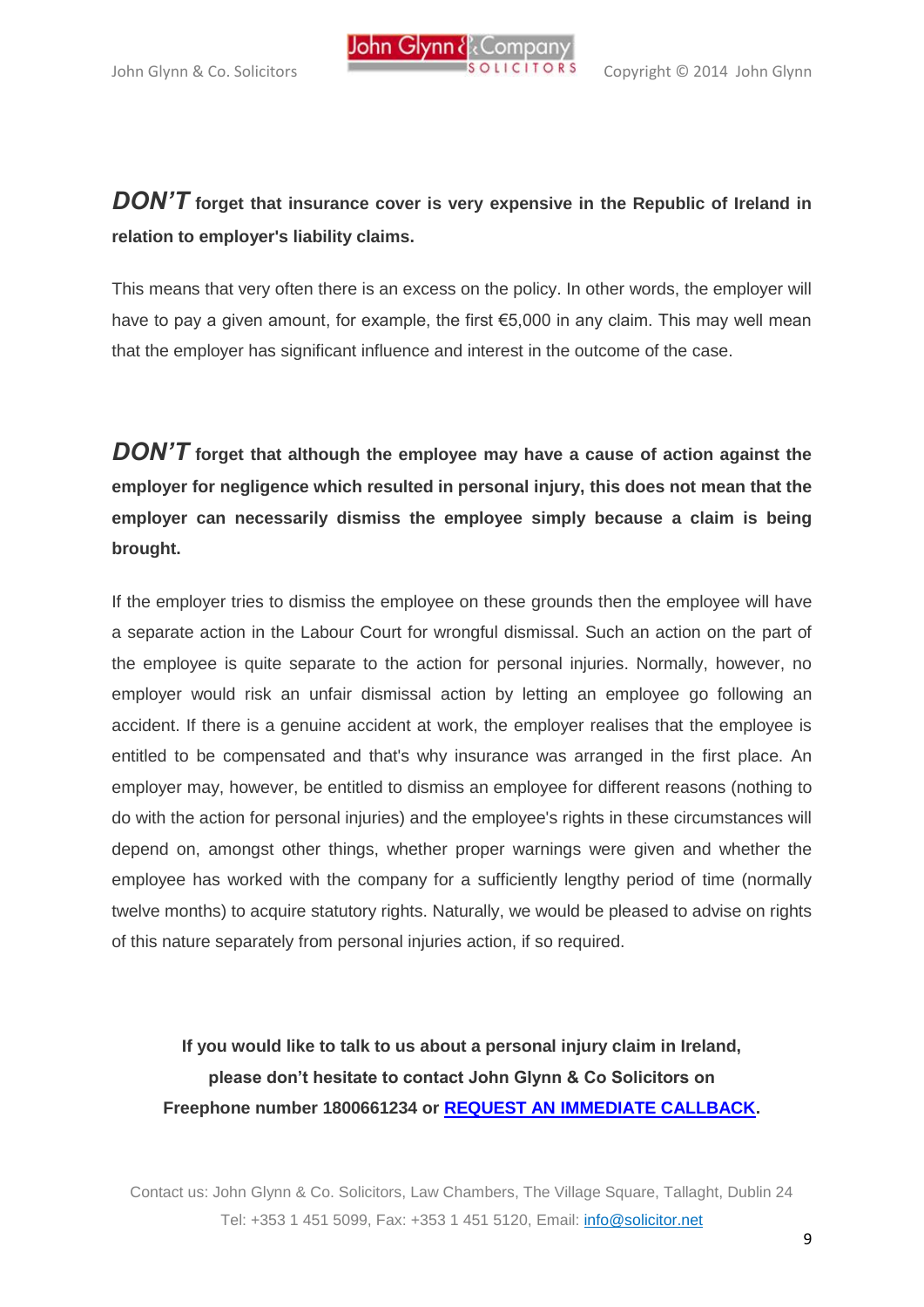

## **Accidents in Public Places**

Much has been said and written about accidents in public places; people falling into pot holes and tripping on footpaths as many of the fraudulent claims which have been brought and highlighted in the press have been this type of claim. It has often been said, however, that the local authority has no objection to people bringing genuine claims. They are responsible for public areas, roads and footpaths and people are directly or indirectly paying taxes in order to have these roads in good condition. Where a road or footpath is in excellent condition, it will be very, very difficult for someone to successfully bring a claim because the local authority would have done everything in its power to provide proper roads and footpaths. The following are some brief guidelines to consider following a public liability accident in Ireland:

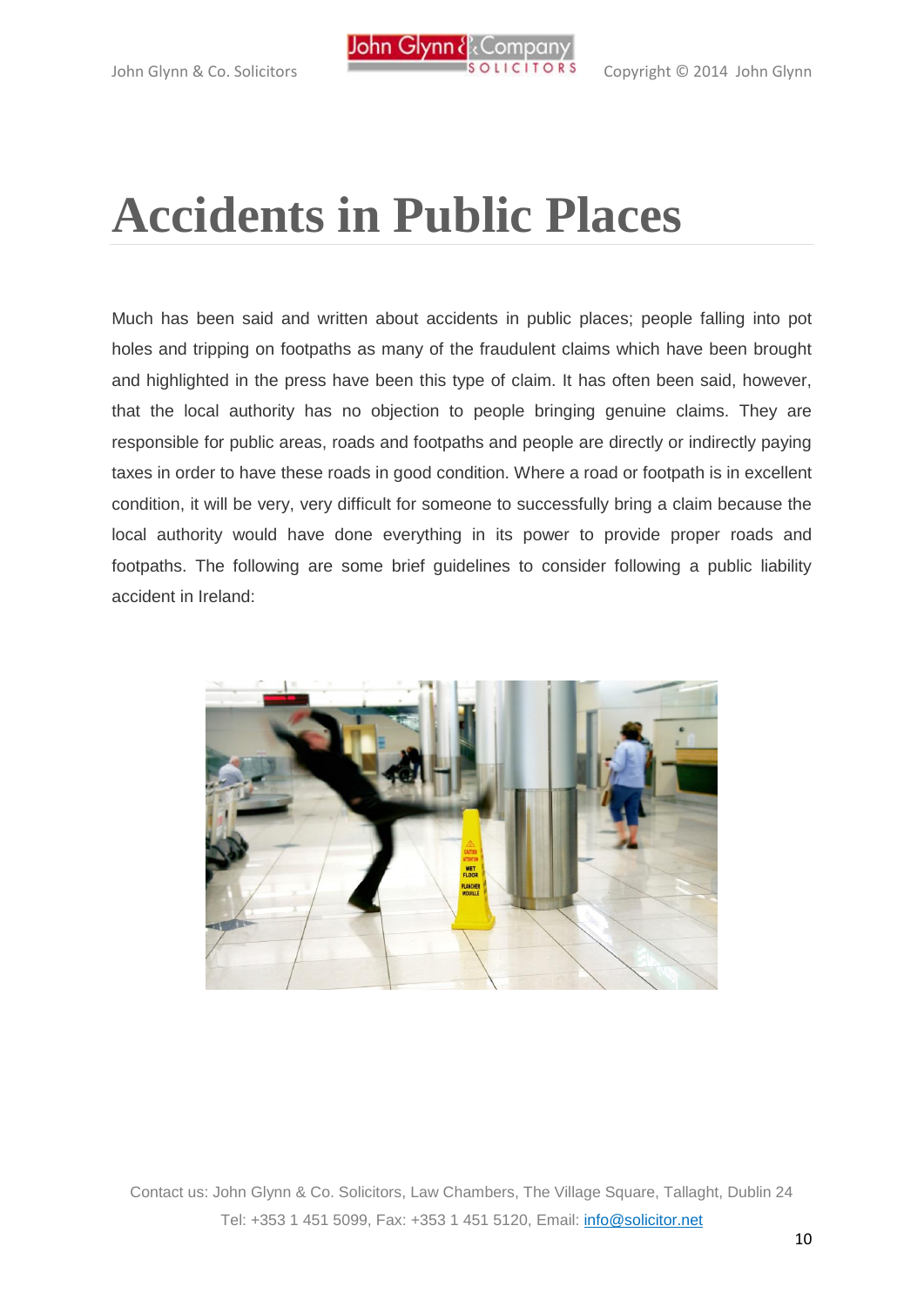#### *DO* **Wherever possible take a photograph of the place where you had your accident.**

This should be taken during day light even when the accident occurred at night. Keep the digital images and make sure that the person taking the photographs will, if necessary, be available to attend court. The injured person can of course take photographs themselves. Use a digital camera rather than a mobile phone if possible.

#### *DO* **Notify the local authority.**

If there is a particularly bad danger or trap in your residential area you should report this, even if you have had no accidents. This should be done in writing. If, subsequently, somebody injures themselves the local authority will have a note of the complaint and they will have very little defence, particularly if the danger or trap is an obvious one.

#### *DO* **Take the names of any witnesses to your accident and their addresses.**

They can later be written to by your solicitor in order to provide statements.

#### *DO* **Take details of the company or persons who were working at the place where the accident occurred.**

This is where works were being carried out shortly before or at the time of your accident. If you are not certain who is working at the accident location, you can ask any of the persons in the adjoining houses and they will more than likely know. One of the most difficult areas of public liability claims is finding who was responsible for particular works and this can result in exhaustive research by the solicitor and the plaintiff. It is best to find out as much information as possible at the time of the accident. If a long period elapses, the gathering of information can become very difficult. It may not always be the local authority with whom responsibility